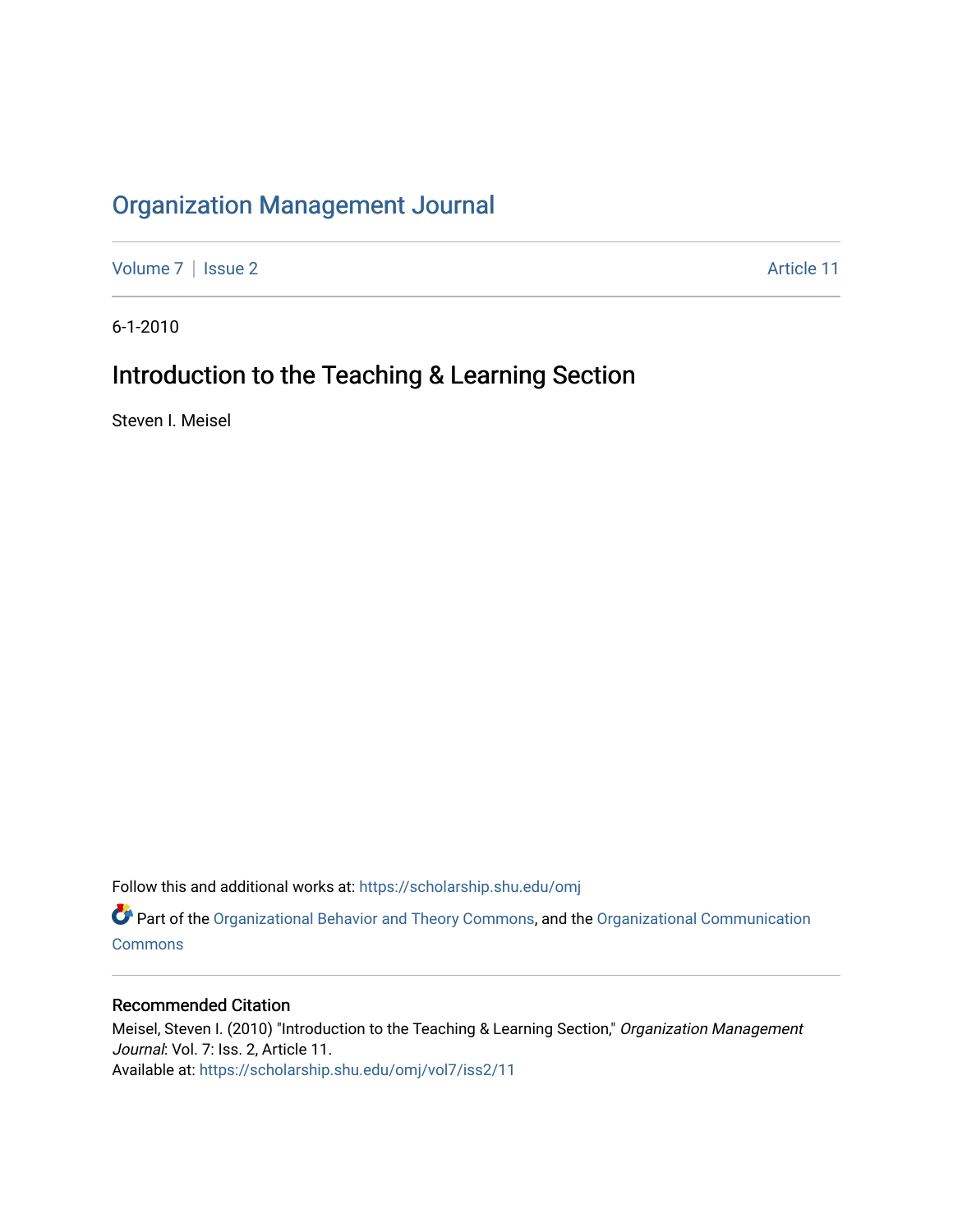# Introduction to the Teaching & Learning Section

Steven I Meisel

Teaching & Learning Section Editor

Organization Management Journal (2010) 7, 169–170. doi:10.1057/omj.2010.25



Organization Management Journal

Management is a science. Management professors create knowledge about the field and transfer that knowledge to those who will put it into practice. This view of management offers some comfort to those who see chaos in the everyday ambiguity of organizational life. If there is a science of organizational behavior then there are rules for living within the discipline. Rules for science are explicit. The characteristics of good (i.e., scientific) research are:

- 1. The goal is inference. Scientific research is designed to make descriptive or explanatory inferences on the basis of empirical information about the world.
- 2. The procedures are public. Scientific research uses explicit, codified, and public methods to generate and analyze data whose reliability can therefore be assessed.
- 3. The conclusions are uncertain. By definition, inference is an imperfect process. Its goal is to use quantitative or qualitative data to learn about the world that produced them.
- 4. The content is the method. Finally, scientific research adheres to a set of rules of inference on which its validity depends. The content of "science" is primarily the methods and rules, not the subject matter, since we can use these methods to study virtually anything (Michael, 2002).

These rules exist to guide scientists through the confusion of everyday politics, conflicting agendas, and varying degrees of professional competence.

Having rules for good science is a good approach, but somehow management, like all other sciences, seems to vary in its prescriptive powers. That is, we do not always know to fix a problem or how to move the organization forward.

Maybe the problem is one of definition. If we assume management is a science then we think it must follow rules. However, it might be that management is an art and subject to a different notion of order. In the early 20th century, Mary Parker Follett defined management as "the art of getting things done through people." (Knowing the definition of management, 2010). This separated management from engineering and the other applied sciences and opened the door to the possibility that, like all art, management is "representational, expressive, and culturally specific" (Adajian, 2007).

How we reconcile the two ideas of management is the theme of the Teaching & Learning Section in this issue. In "Management as a